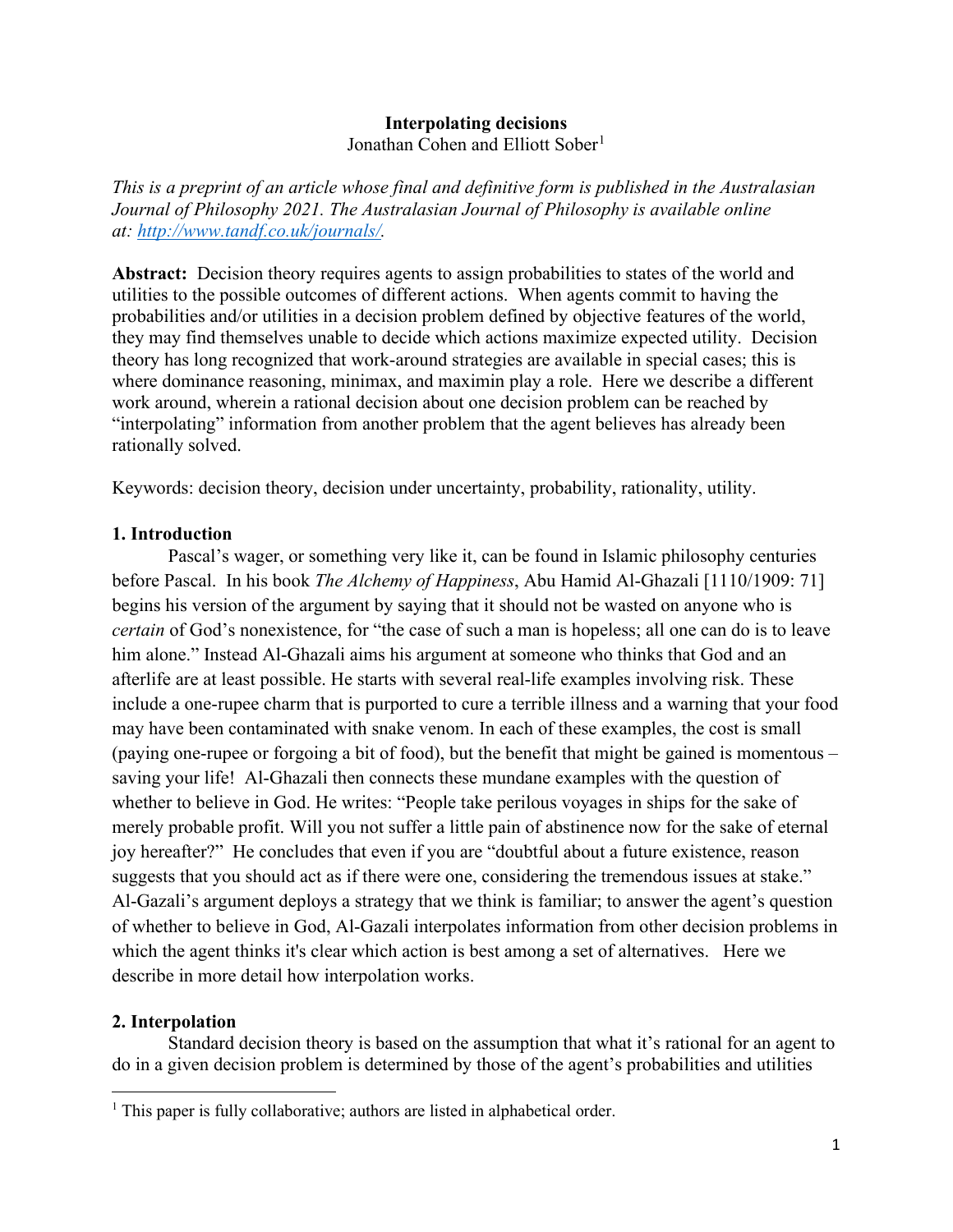that pertain to the actions and states of the world considered . This might be called a "locality" assumption.[2](#page-1-0) These probabilities and utilities dictate what the expected utilities are for different possible actions, and then the rule of maximizing expected utilities kicks in and dictates what the agent ought rationally to  $\text{do.}^3$  $\text{do.}^3$ . Theorists have described a handful of strategies for extending this standard procedure to settings in which agents don't know point values for probabilities and utilities; these workaround strategies include appeals to dominance, maximin, and minimax rules. Here we describe a different technique for extending the applicability of standard decision theory in which agents use information about their previous decisions, and the belief that those previous decisions were rational, to solve a current decision problem.<sup>[4](#page-1-2)</sup> We expect that this pattern of reasoning will be familiar to readers, once it is described.

Here's an example of interpolation. You discover that you have a suboptimal mix of good and bad cholesterol, and, on the advice of your physician, you consider taking drug A. You consider the relevant costs, benefits, and probabilities involved, and decide to take the drug. A year later, your physician tells you that there is a new drug on the market, drug B, that is relevant to a different health problem that you have. Flu season is about to begin, and drug B is a flu

A referee suggested that we use the term 'analogy' for what we are calling 'interpolation' and drew our attention to Shafer's [1986] proposal that "an analysis of a decision problem by subjective expected utility is merely an argument, an argument that compares that decision problem to the decision problem of a gambler in a pure game of chance. This argument by analogy may or may not be cogent. In some cases other arguments are more cogent." Our interpolation idea differs from Shafer's analogy; what matters for us is a system of inequalities that connects an old decision problem to a new one. It doesn't matter to us how analogous the two problems are. For us, the two problems may concern entirely different possible actions, states of the world, and expected utilities, and there is no need for either of them to be about a gambler thinking about a game of chance.

<span id="page-1-0"></span><sup>2</sup> In his discussion of decision-making with vague probabilities, Weatherson [ms.] endorses a decision rule in which decision-making concerns sets of actions, not singletons. Our motivation for violating locality is different. The issue of locality also comes up in the theory of estimation developed in statistical decision theory in response to Stein's paradox; see [Vassend, Sober, and Fitelson 2017].  $3$  As we understand the framework, a commitment to evaluating actions in terms of expected utilities is

<span id="page-1-1"></span>compatible with not knowing the values of the quantities one would need in order to compute expected utilities for candidate actions, and, therefore, without knowing what this commitment entails about concrete situations; we return to this point in §3 below. We note also that the rule of maximizing expected utility has been challenged on various grounds; in this paper, we use that rule without attempting to justify it. However, in §7, we describe how interpolation can be used by agents who reject the rule of maximizing expected utility because they think that variance in utility is relevant. Finally, our subject is also separate from Rubinstein's [1988] use of similarity considerations to make progress on solving the Allais Paradox; this paradox is a threat to the rule of maximizing expected utility.

<span id="page-1-2"></span><sup>&</sup>lt;sup>4</sup> Interpolation is similar in some ways to a different proposal for assessing the rationality of new actions by comparing them to old ones, due to Gilboa and Schmeidler [1995, 2001]. On their proposal, one derives point values for the utilities and probabilities of world states relevant to assessing a novel action A from those of old actions, together with a stipulated (and undefined) "similarity" measure between A and those other actions, and then feeds the resulting determinate point values into the standard framework. However, comparisons of actions enter the discussion in a different place for us. Our contention is that comparative information can be informative in assessing A's rationality even in the absence of point values for the utilities of outcomes and the probabilities of world states relevant to assessing A (*a fortiori* in cases where they are not derived from comparisons, per Gilboa and Schmeidler).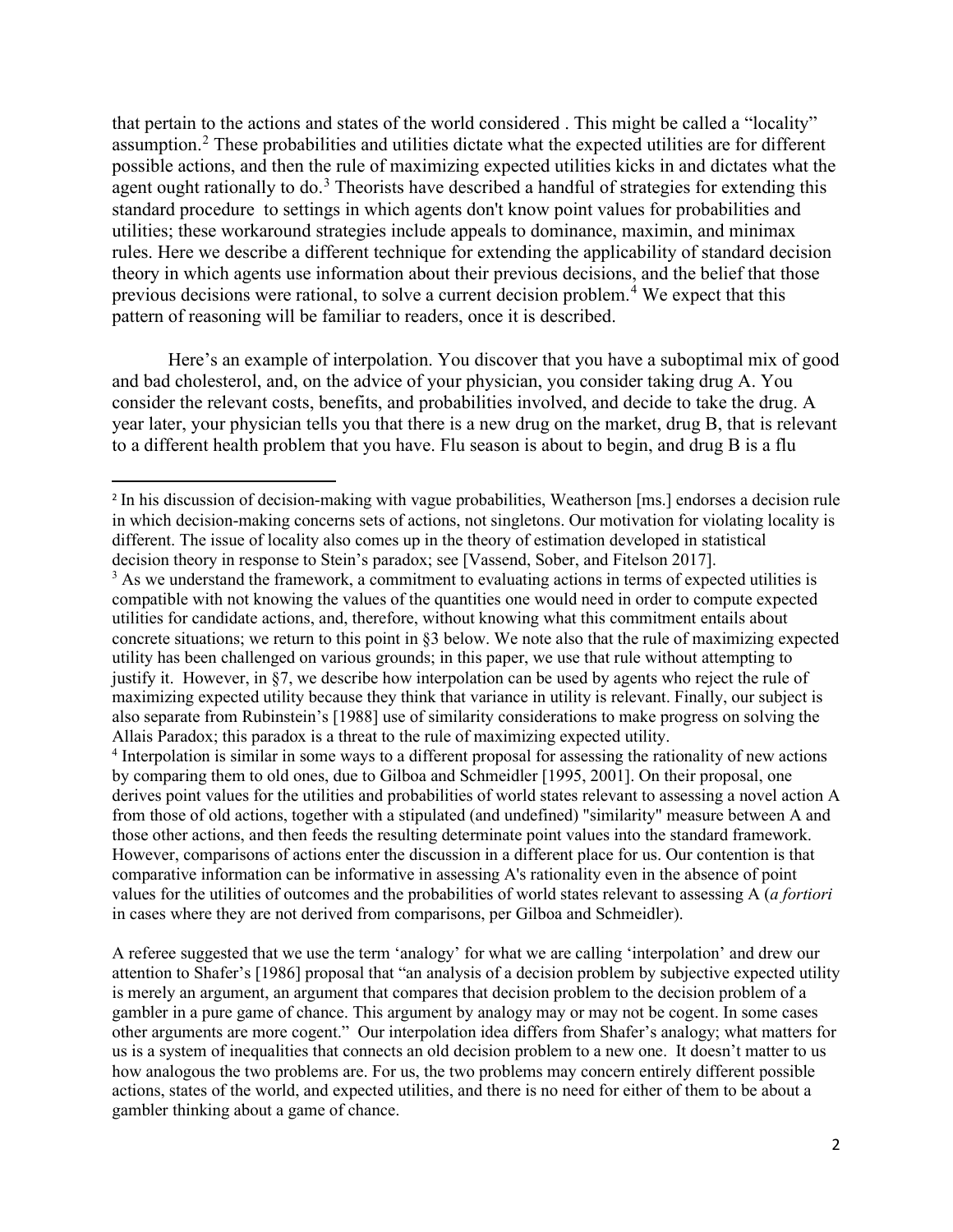vaccine. Your doctor informs you that drug B has fewer health costs and more health benefits than drug A, and drug B has a higher probability than drug A had of being safe; she also says that there is no interaction between the two medications. You reason as follows:

Taking drug B is rational, if I was rational a year ago to take drug A. I was rational a year ago to take drug A.

 $\mathcal{L}_\text{max}$  , we have the set of  $\mathcal{L}_\text{max}$ I now am rational to take drug B.

In this argument, you use the assumption that you were rational a year ago to take drug A to solve your present decision problem about whether to take drug B.

| Table 1: Deciding whether to take drug A |                   |                              |                            |  |
|------------------------------------------|-------------------|------------------------------|----------------------------|--|
|                                          |                   | Possible states of the world |                            |  |
|                                          |                   | (and their probabilities)    |                            |  |
|                                          |                   | Drug A is safe $(p)$         | Drug A is not safe $(1-p)$ |  |
| Possible                                 | Take drug A       | $x+b_1$                      | $X-C_1$                    |  |
| Actions                                  | Don't take drug A |                              |                            |  |

Your initial decision to take drug A can be analysed in more detail by considering the utilities and probabilities represented in Table 1. These details illustrate why we think the term 'interpolation' is apposite. From the entries in this table, you can compute the expected utilities of the two actions as follows:

EU(take drug A) =  $p(x+b_1) + (1-p)(x-c_1)$ EU(don't take drug  $A$ ) = x.

Here 'x' denotes the utility of maintaining the *status quo* – of not taking drug A. From these expected utilities, the following criterion can be derived (assuming that  $c_1$  and  $b_1$  are both positive and  $p<1$ :

(CRIT<sub>A</sub>) EU(take drug A) > EU(don't take drug A) precisely when  $\frac{p}{(1-p)} > \frac{c_1}{b_1}$ .

You need information about costs, benefits, and probabilities to see whether the inequality on the right-hand side of the CRIT<sub>A</sub> biconditional is satisfied. Notice that  $CRIT_A$  conveniently separates probabilities from utilities; the former are on the left-hand side of an inequality, while the latter are on the right [Ramsey 1931].

| Table 2: Deciding whether to take drug B           |                           |  |  |  |
|----------------------------------------------------|---------------------------|--|--|--|
| Possible states of the world                       |                           |  |  |  |
|                                                    | (and their probabilities) |  |  |  |
| Drug B is safe $(q)$<br>Drug B is not safe $(1-q)$ |                           |  |  |  |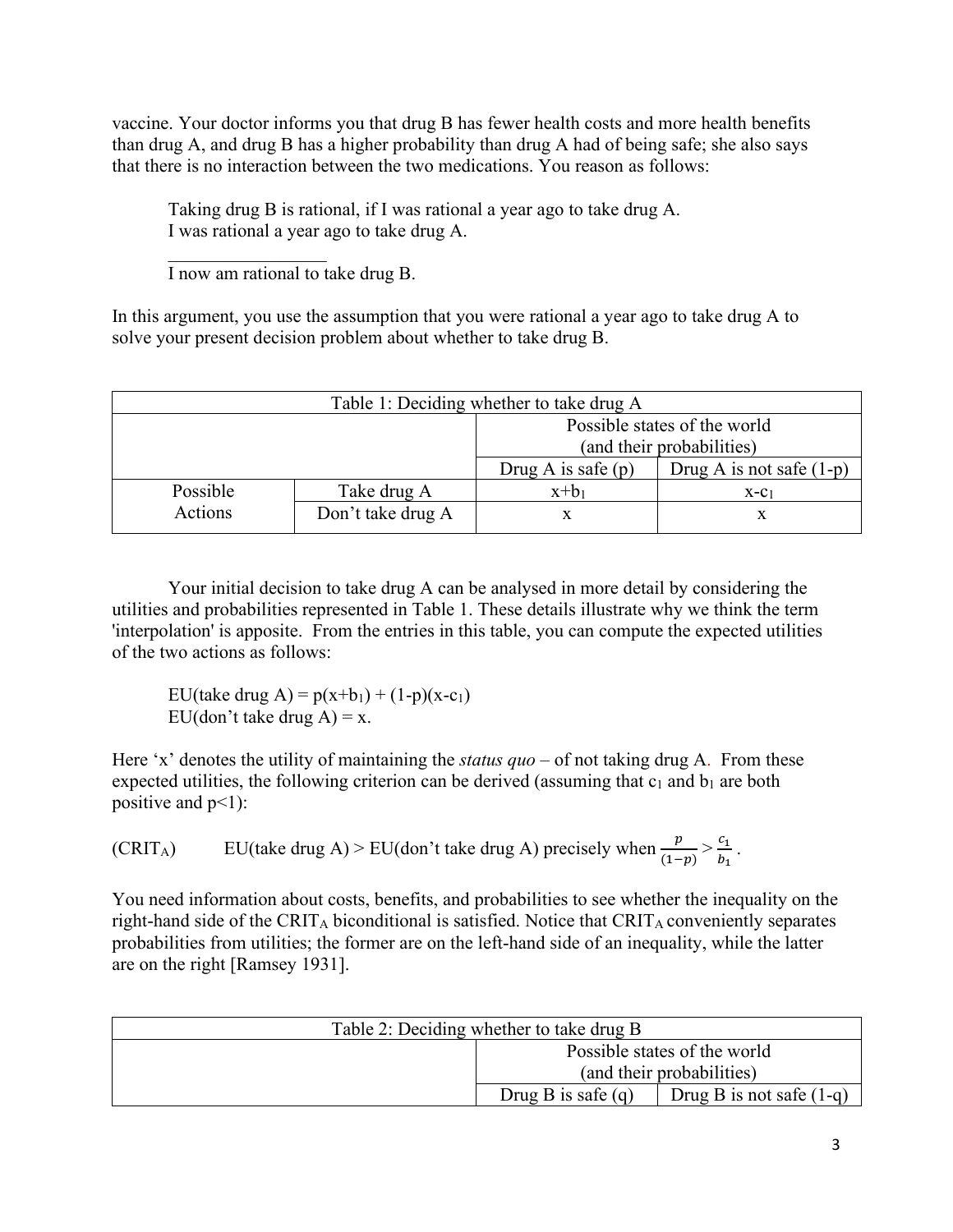| Possible | Take drug B       | $V + b$ | v-c⁄ |
|----------|-------------------|---------|------|
| Actions  | Don't take drug B |         |      |

 After you begin taking drug A, you confront a new question—whether you should take drug B. The relevant quantities are displayed in Table 2. As before, 'y' denotes the utility of maintaining the *status quo* – of not taking drug B. Your new problem involves the following criterion (assuming that  $c_2$  and  $b_2$  are both positive and that  $q<1$ ):

(CRIT<sub>B</sub>) EU(take drug B) > EU(don't take drug B) precisely when  $\frac{q}{(1-q)} > \frac{c_2}{b_2}$ .

You may or may not know the probabilities, costs, and benefits mentioned in CRIT<sub>B</sub>, but there is another way to figure out whether to take drug B. Suppose you now believe that your taking drug A was rational, which entails the truth of

(SOURCE) 
$$
\frac{p}{(1-p)} > \frac{c_1}{b_1}
$$
.

You can use this inequality to help solve your new decision problem. If

(CONJ) 
$$
\frac{q}{(1-q)} \ge \frac{p}{(1-p)}
$$
 and  $\frac{c_1}{b_1} \ge \frac{c_2}{b_2}$ ,

you should take drug B. Four points about this form of reasoning bear emphasis.

 First, notice that CONJ (so-called because it is a conjunctive criterion) doesn't require you to compare the ratio of probabilities and the ratio of utilities displayed in  $CRIT<sub>B</sub>$ . According to CONJ, you just need to compare one ratio of probabilities with another (which simplifies to the question of whether  $q \ge p$ ) and compare one cost/benefit ratio with another. If you know that the probability of drug B's being safe is greater than the probability that drug A is safe  $(q > p)$ , and that drug B has a smaller cost/benefit ratio than drug A  $\left(\frac{c_1}{b}\right)$  $b_1$  $> \frac{c_2}{\hbar}$  $b_2$ ), then you should take drug B.

 Second, notice that the conclusion reached about drug B rests on two components: the conditional premise that if CONJ holds you should take drug B, and the separate, unconditional premise SOURCE. Committing to interpolating from your prior decision about drug A to a new decision about drug B, as such, says nothing whatsoever about the rationality of the decision about drug A. In this respect, interpolation reasoning resembles Bayes's Rule, which is a procedure for updating your doxastic state given your prior probabilities, rather than a guide to which prior probabilities should be accepted [Urbach and Howson 1993].<sup>[5](#page-3-0)</sup> (The resemblance is only partial, however, in that interpolation doesn't involve the assignment of prior probabilities.)

<span id="page-3-0"></span><sup>&</sup>lt;sup>5</sup> Of course, accepting this reasoning cannot foreclose the possibility of acquiring new evidence that might influence your view about the unconditional premise SOURCE—including the very observation that, given your other commitments, accepting SOURCE would license the conclusion that you should take drug B. As the saying goes, one time-slice's *modus ponens* is another's *modus tollens*.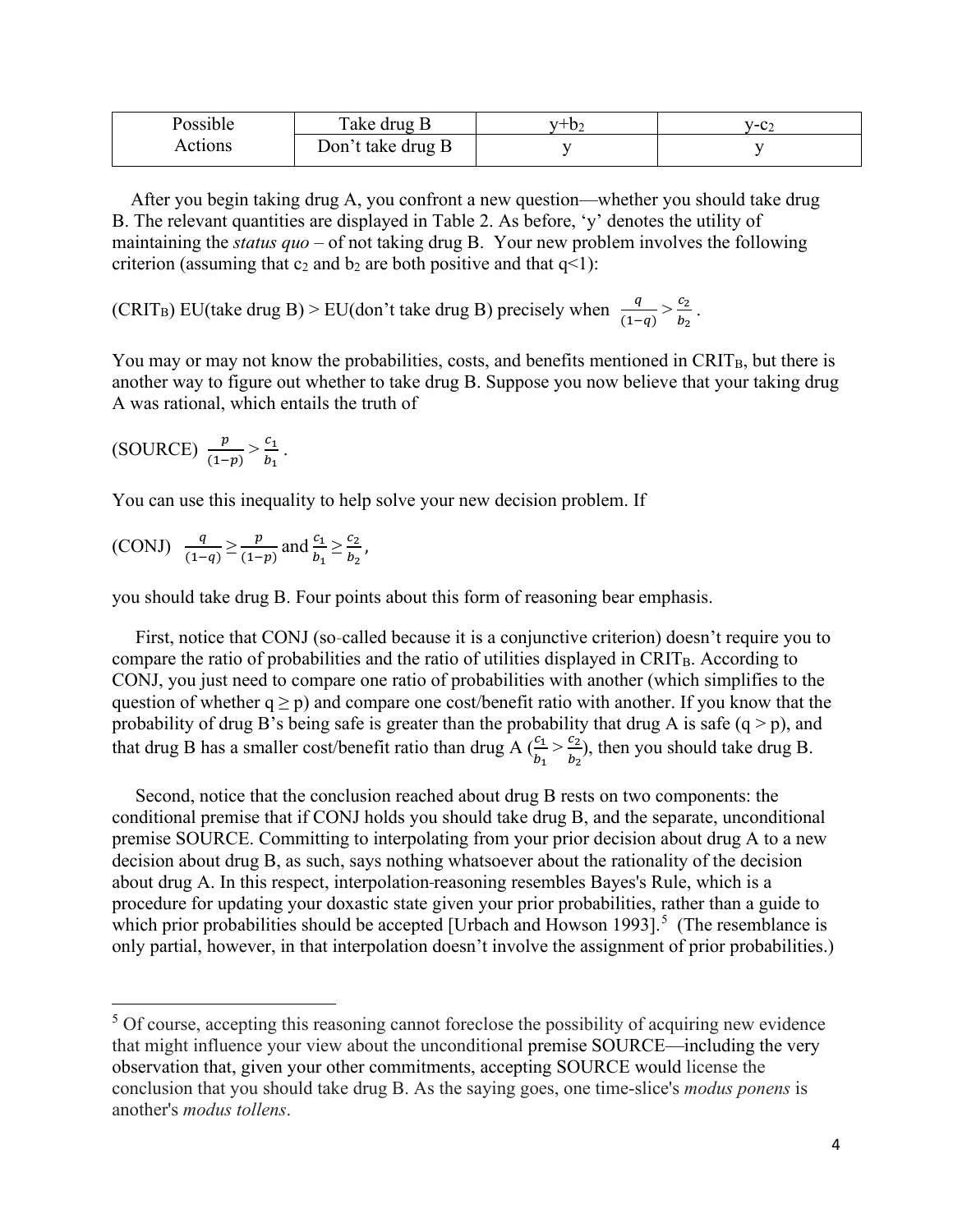Third, though in this example a decision problem at  $t_2$  is solved by interpolating into it information about a decision made at  $t_1$ , for some  $t_2 > t_1$ , there's nothing essentially diachronic about interpolation. This form of reasoning is equally good in cases where  $t_2=t_1$ , and even when  $t_2$  <t<sub>1</sub>.  $^6$  $^6$ 

 Fourth, though this example involves a decision made by a single individual, interpolation can also be useful in interpersonal settings. For example, if *you* are trying to convince me to reach a decision (say, to take drug B), it may be helpful to point out to me that this decision can be reached by interpolating a solution to a different decision problem that *I* regard as rational (say, to take drug A). (This is, of course, an extremely common everyday rhetorical strategy.) That the comparison between the new and the old strategy comes from an individual numerically distinct from the one making the new decision changes nothing about the decision procedure. Another interpersonal home for interpolation lies in cases of collective decision making. If a committee faces a decision problem (say, whether to recommend drug B for some population), it may be helpful for the committee to notice that this decision can be reached by interpolating information from a solution to a different decision problem it has already come to (say, to recommend drug A for the same population). This is just to say that interpolation can be employed by groups as well as by individuals.

### **3. Can interpolation be helpful in practice?**

One might worry that the alternative decision strategy offered here, involving the use of CONJ and SOURCE, is not a helpful advance over the standard strategy involving CRITB. Evaluating CONJ appears to require values for p, q,  $b_1$ ,  $c_1$ ,  $b_2$ , and  $c_2$ ; but if one knows those values, one could apply  $CRIT_B$  directly. How, then, could having the alternative strategy possibly be helpful?

The principal difference between using  $CRIT<sub>B</sub>$  and using CONJ together with SOURCE is that  $CRIT<sub>B</sub>$  involves comparing a ratio of probabilities with a cost/benefit ratio, whereas SOURCE requires comparing probabilities with each other and cost/benefit ratios with each other. We suggest that there can be circumstances in which agents find the former comparison difficult and the latter one easy, and that reasoning with CONJ and SOURCE will be advantageous in such cases. Of course, the frequency with which such cases arise in the actual world is an empirical psychological matter, separate from our normative claim that interpolation is a rational strategy. Note that we are assuming that maximizing expected utility is itself rational (see footnote 3).

<span id="page-4-0"></span><sup>&</sup>lt;sup>6</sup> Interpolation is different from the controversial idea that it is a requirement of rationality that agents ought to abide by commitments they made earlier [McClennen 1985]. For example, does the promise you made at time  $t_1$  rationally bind you to abide by that promise at time  $t_2$ ? We take no stand on this issue. Notice that in our account of interpolation, it isn't a promise made at  $t_1$ that undergirds your decision at  $t_2$  to perform an action (like taking drug B) that licenses interpolating, but the belief that an action performed at  $t_1$  maximized expected utility. Our account of interpolation is compatible with (but does not require) a narrowly instrumentalist conception of rationality that is ethically unconstrained.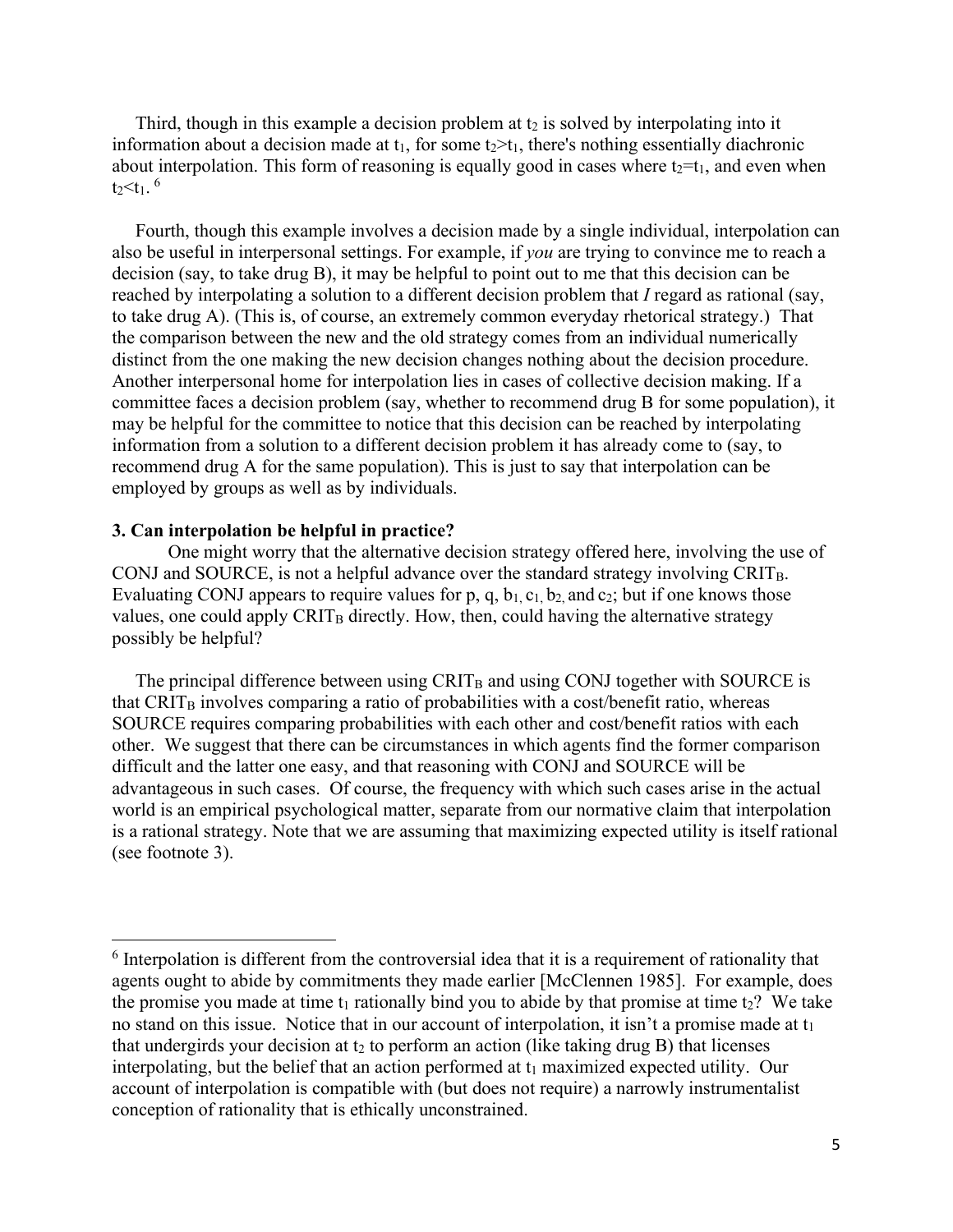We concede that there is no need for the interpolation procedure in the idealized setting where decision theory is often located. Here probabilities and utilities are subjective, and agents are assumed to have precise introspective access to their quantitative values. However, for agents who are committed to basing their probabilities and utility assignments on objective information, or for whom the mind is not an open book, lack of information is a real possibility, and workarounds are helpful when seemingly vital items of information are not at hand. This provides an opening for interpolation to be useful as well as valid.

 To illustrate the opening just described, consider a person who commits to the goal of having her subjective probability that drug B is safe be equal to the actual frequency of people who have no bad side effects among the population of people who have taken the drug. Suppose further that this person commits to using enhanced life expectancy as her measure of the benefit that would come to her if she takes the drug and it is safe. Interpolation can be useful to this person by providing her with a tool for deciding whether to take drug B (in a way that respects her doxastic commitment) when she doesn't have that frequency information at hand, and also lacks information on enhanced life expectancy.

#### **4. More than one interpolation source**

In the example described above, your question of whether to take drug B has one interpolation source, namely your earlier decision to take drug A. However, it's easy to imagine situations in which an agent has several such sources. Having multiple sources might strengthen your conviction that you should take the new drug; it might also weaken that conviction. Strengthening occurs if interpolating from numerous sources points to taking drug B; if even one of those earlier decisions was rational, you have an interpolation argument, and if all of them are rational, your decision about taking drug B is robustly guided by what you take to be numerous prior rational decisions. Of course, having multiple sources for *negative* interpolation will robustly indicate *not* taking drug B. And if distinct and equally (objectively) rational instances of interpolation pull in opposite directions, the collection may amount to conflicting evidence that, taken as a whole, fails to give any clear guidance about the new decision.

#### **5. Comparability: apples and oranges**

We hope that the interpolation strategy described in section 1 will see familiar, plausible—even obvious—once considered. We have observed informally that it is widely enlisted as a rhetorical strategy for motivating/defending everyday decisions. However, when applied in such ordinary cases, it invites a worry about incomparability between decisions.

The two decision problems about drug A and drug B from section 1 are similar in many respects. Both concern whether a drug is safe, and both concern the health benefits of taking a pill if it is safe and the health costs of taking a pill if it is unsafe. The similarity between the two cases encourages the thought that the costs and benefits in the two decisions are straightforwardly comparable, as apparently required by CONJ. But there are certainly pairs of decisions with respect to which the comparability of costs and benefits is less obvious. Indeed, with a more detailed description of the two problems from section 1 (the first problem concerning a better balance of good and bad cholesterol, the second involving your chance of getting the flu), one might bring the comparability of costs and benefits in this pair of cases into question. Whatever one makes of that particular pair, we can ask more generally: can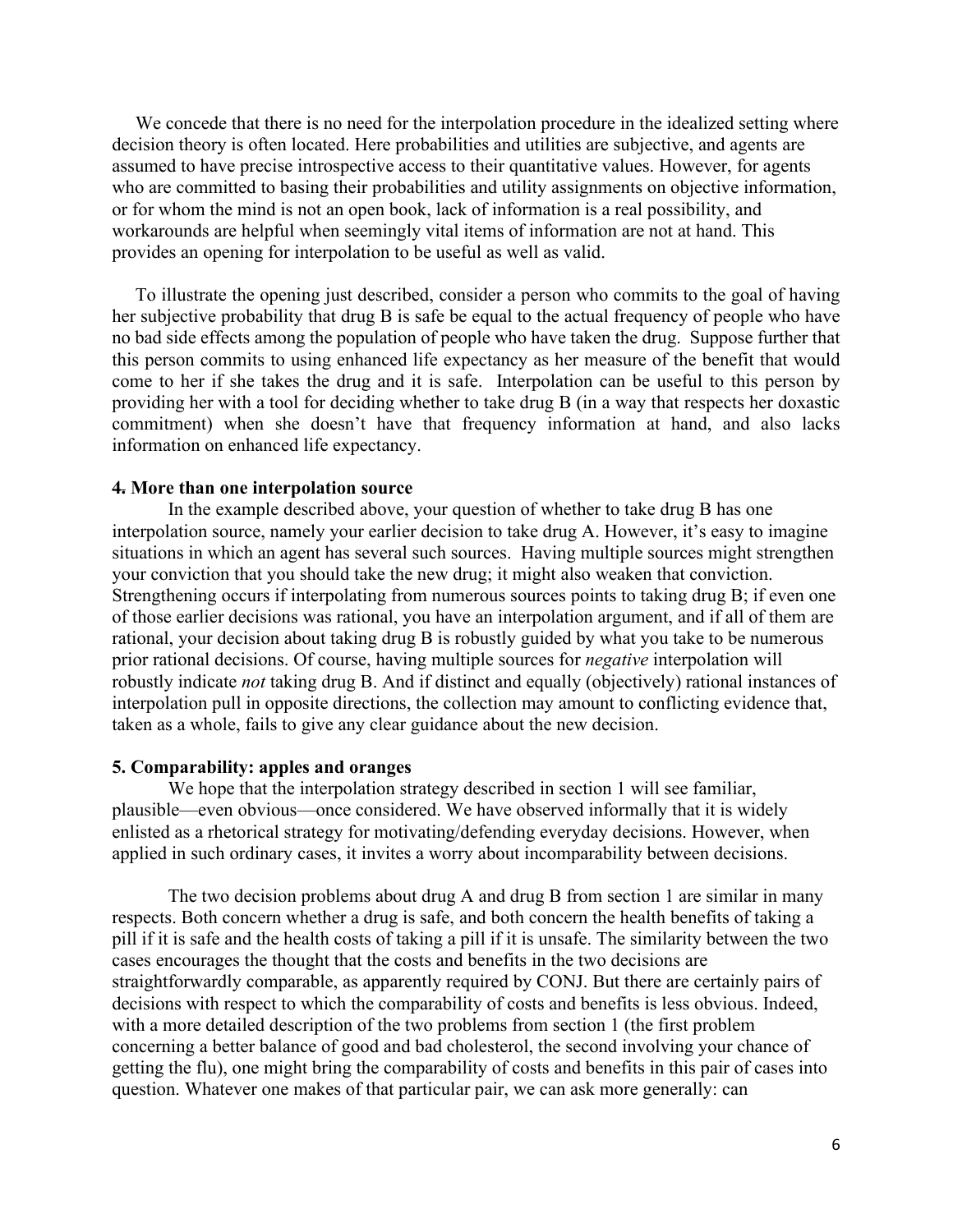interpolation be useful in pairs of cases involving apples and oranges, where the costs and benefits in the interpolating problem look to fall along substantially different dimensions from the costs and benefits in the interpolated problem?

| Table 3: Deciding whether to watch movie M |                                                                |         |        |  |
|--------------------------------------------|----------------------------------------------------------------|---------|--------|--|
|                                            | Possible states of the world                                   |         |        |  |
|                                            | (and their probabilities)                                      |         |        |  |
|                                            | Movie M is enjoyable $(r)$<br>Movie M is not enjoyable $(1-r)$ |         |        |  |
| Possible                                   | Watch movie M                                                  | $z+b_3$ | $Z-C3$ |  |
| Actions                                    | Don't watch movie M                                            |         |        |  |

Though, in general, this will depend on how much interdimensional aggregation one is prepared to accept, we believe there are situations where information from a decision about apples can be interpolated into a decision about oranges.<sup>[7](#page-6-0)</sup> To see this, consider a case in which you are deciding whether to watch movie M this evening. The probabilities and utilities of this problem are represented in Table 3. The expected utilities of the two actions are

EU(watch movie M) =  $r(x+b_3) + (1-r)(x-c_3)$ EU(don't watch movie  $M$ ) = x,

from which it follows that

(CRIT<sub>movie</sub>) EU(watch movie M) > EU(don't watch movie M) precisely when  $\frac{r}{(1-r)} > \frac{c_3}{b_3}$ .

Suppose you do the calculation, since you have numbers for the quantities described in CRITmovie, and this leads you to watch the movie. Weeks later, you are considering whether to take pill A (where the details of this decision problem are described in Table 1). You can use your decision to watch movie M as a source for interpolation. Since you now believe that it was rational to watch the movie weeks earlier, you know that

$$
(SOURCE)\frac{r}{(1-r)} > \frac{c_3}{b_3}.
$$

The unconditional premise SOURCE can be used to decide whether to take pill A if you allow enough comparability to accept

(CONJ\*) 
$$
\frac{p}{(1-p)} \ge \frac{r}{(1-r)}
$$
 and  $\frac{c_3}{b_3} \ge \frac{c_1}{b_1}$ .

Accepting CONJ\* means that you think (i) the probability that pill A is safe (p) is greater than the probability that watching movie M will be enjoyable (r), and (ii) that the cost/benefit ratio of

<span id="page-6-0"></span><sup>7</sup> We do not intend what we say here to be an *account* of comparability (aggregation): we use the term as placeholder for whatever it is in the psychology of agents that permits them to use the interpolation strategy we have described (cf. the undefined similarity function in Gilboa's and Schmeidler's [1995] comparisons of new and old actions, discussed in footnote 4.)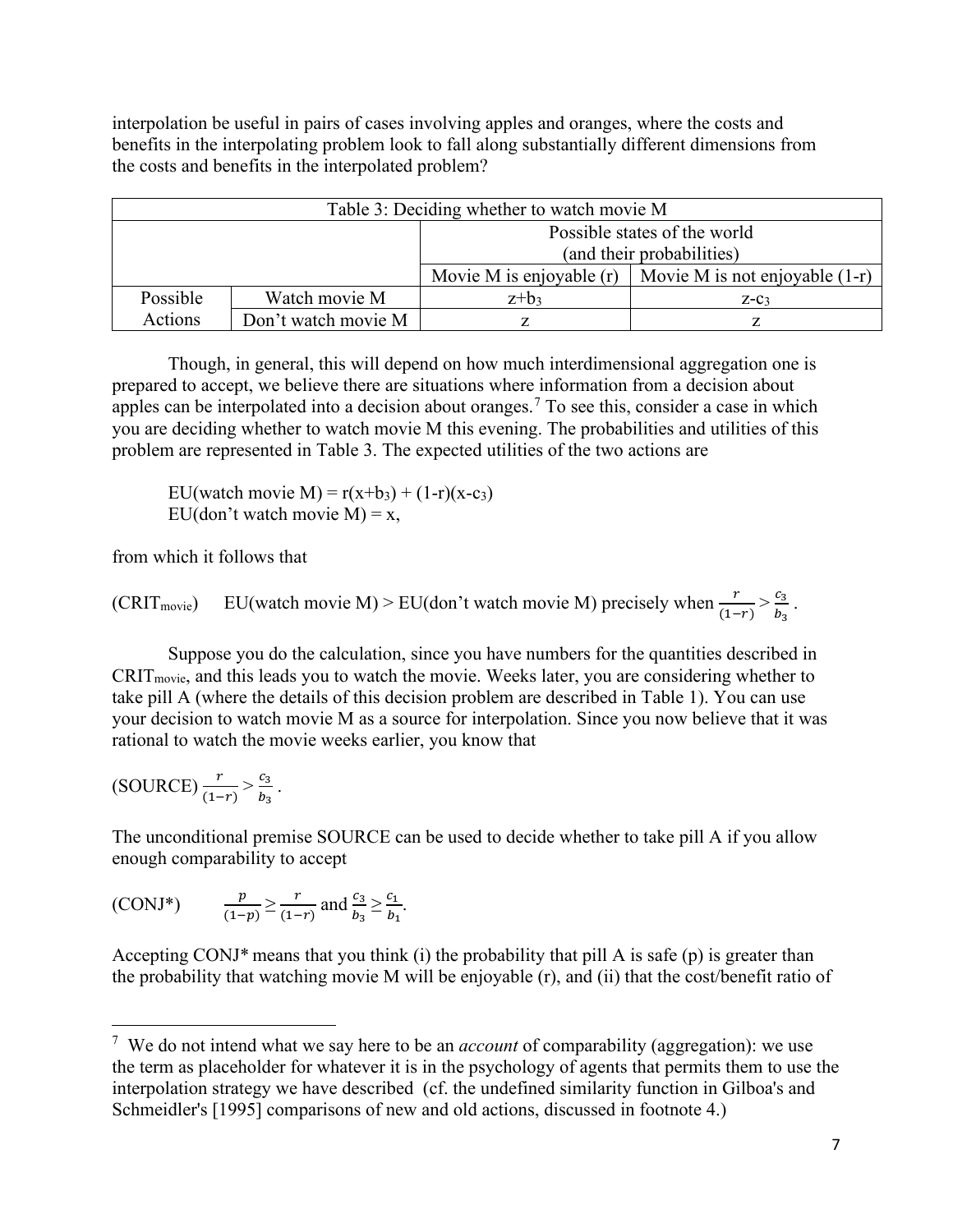watching the movie is greater than the cost/benefit ratio of taking pill  $A$ <sup>[8](#page-7-0)</sup>. If so, then interpolating from the prior decision about the movie gives you a *pro tanto* reason to take pill A.

This example shows that apples-and-oranges interpolation is sometimes possible. It does not show that it is always possible. One's verdict about the applicability of interpolation to particular pairs of cases will presumably turn on one's views about the comparability of the cost/benefit ratios occurring in conjunctive propositions like CONJ\*. (For what it is worth, this consequence of our description of interpolation seems to us to reflect reasonably accurately our own reactions to cases; this provides modest support for the approach.)

### **6. Relaxing two simplifications**

So far, we've discussed interpolation by considering two decision problems in which there are two states of the world and two possible actions, and in which one of those actions has the same utility in both states of the world. Both these simplifications are dispensable.

| Table 4: a 3x3 decision problem               |                                              |               |              |          |  |
|-----------------------------------------------|----------------------------------------------|---------------|--------------|----------|--|
| States of the world (and their probabilities) |                                              |               |              |          |  |
|                                               | State $1(p)$<br>State $2(q)$<br>State $3(r)$ |               |              |          |  |
| Possible                                      | A1                                           | $u_{11}$      | $u_{2}$      | $u_{3}$  |  |
| Actions                                       | A <sub>2</sub>                               | $u_{\cdot 1}$ | $U_{22}$     | $u_{3}$  |  |
|                                               | A <sub>3</sub>                               | u.            | $u_{\cdot2}$ | $u_{33}$ |  |

Consider the decision problem depicted in Table 4, where neither of the above simplifications is deployed. We assume that for each state of the world, one of the actions is best, and the two inferior actions in that state of the world are equal in utility. For convenience, suppose that Ai is the best action when the world is in state i  $(i = 1,2,3)$ . Here's a two-part criterion for A1 to be the best of the three actions:

EU(A1) > EU(A2) precisely when 
$$
p/q > \frac{u_{22} - u_2}{u_{11} - u_1}
$$
 and  
EU(A1) > EU(A3) precisely when  $p/r > \frac{u_{33} - u_3}{u_{11} - u_1}$ 

Here terms of the form 'u<sub>ii</sub> - u<sub>'I</sub>' represent the gain in utility that accrues from doing the best action in state of the world i, rather than one that is inferior.

If A1 is in fact the best of the three, we have our source for interpolation:

$$
(3-ACT\,\text{SOURCE}) \quad p/q > \frac{u_{22} - u_{2}}{u_{11} - u_{1}} \text{ and } p/r > \frac{u_{33} - u_{3}}{u_{11} - u_{1}}
$$

In this case, the agent knows the point values of all four of the ratios in the above conjunction.

| Table 5: a 3x3 decision problem |                                               |  |  |
|---------------------------------|-----------------------------------------------|--|--|
|                                 | States of the world (and their probabilities) |  |  |

<span id="page-7-0"></span> $8$ Note that one might be in a position to endorse the second conjunct of CONJ<sub>1</sub> even when one is not committed to the pairwise comparability of  $c_1$  with  $c_3$ , or  $b_1$  with  $b_3$ .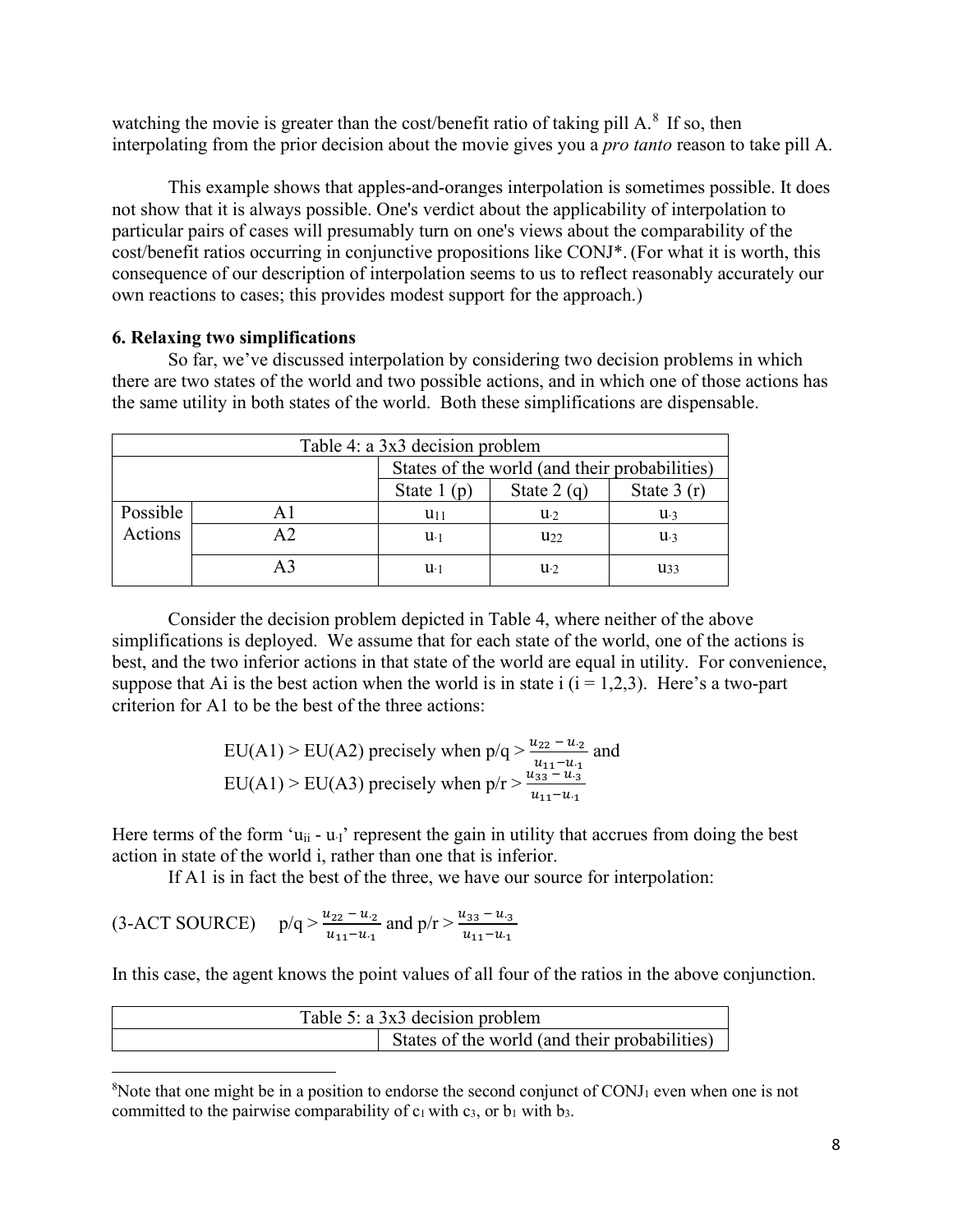|          | State $4(w)$ | State $5(x)$   | State $6(y)$ |
|----------|--------------|----------------|--------------|
| Possible |              | V·2            | V.٦          |
| Actions  | V·1          | V22            | V.3          |
|          | V·1          | V <sub>2</sub> | $V_33$       |

The agent then confronts a new decision problem that concerns three new actions and three new states of the world, as shown in Table 5. D1 is the best of these three actions precisely when

> EU(D1) > EU(D2) precisely when  $w/x > \frac{v_{22} - v_2}{v_{22} - v_1}$  $v_{11}-v_{11}$ and

EU(D1) > EU(D3) precisely when 
$$
w/y > \frac{v_{33} - v_{3}}{v_{11} - v_{11}}
$$

The unconditional premise 3-ACT SOURCE helps you decide whether D1 is best. If you know that

$$
w/x > p/q \text{ and that } \frac{u_{22} - u_2}{u_{11} - u_1} > \frac{v_{22} - v_2}{v_{11} - v_1} \text{ and that}
$$

$$
w/y > p/r \text{ and that } > \frac{u_{33} - u_3}{u_{11} - u_1} > \frac{v_{33} - v_3}{v_{11} - v_1},
$$

you can conclude that D1 is the best action to perform in the second 3x3 problem.

This reasoning can be extended to nxm problems involving comparisons between n distinct possible actions in m states of the world. As such, interpolation is a general and powerful technique for thinking about rational decisions. To be fair, interpolation is obviously more complicated in the 3x3 problem (and in yet larger problems) than it was in the 2x2 problem, and this may make it less useful as a practical device for dealing with lack of information concerning the point values of probabilities and utilities. However, in terms of the normative theory, these problems are on the same footing as far as interpolation is concerned.

### **7. Beyond maximizing expected utility**

We have assumed for the sake of argument that an agent's decision is rational precisely when it maximizes expected utility. However, we think that interpolation can be rationally valuable even when that assumption is relaxed. The cases we have in mind are ones in which rational agents take into account both the variance and the expected utilities of the actions they are considering.[9](#page-8-0)

The two wagers have the same expected utility  $(= $5)$ , but Wager 1 has the greater variance, meaning the average deviation from the expected value. For much more on this topic, cf. Hacking [2001], Buchak [2013].

<span id="page-8-0"></span><sup>9</sup> The following two bets make the contrast between variance in utility and expected utility clear:

Wager 1: win \$0 with probability  $\frac{1}{2}$  and win \$10 with probability  $\frac{1}{2}$ . Wager 2: win \$4 with probability  $\frac{1}{2}$  and win \$6 with probability  $\frac{1}{2}$ .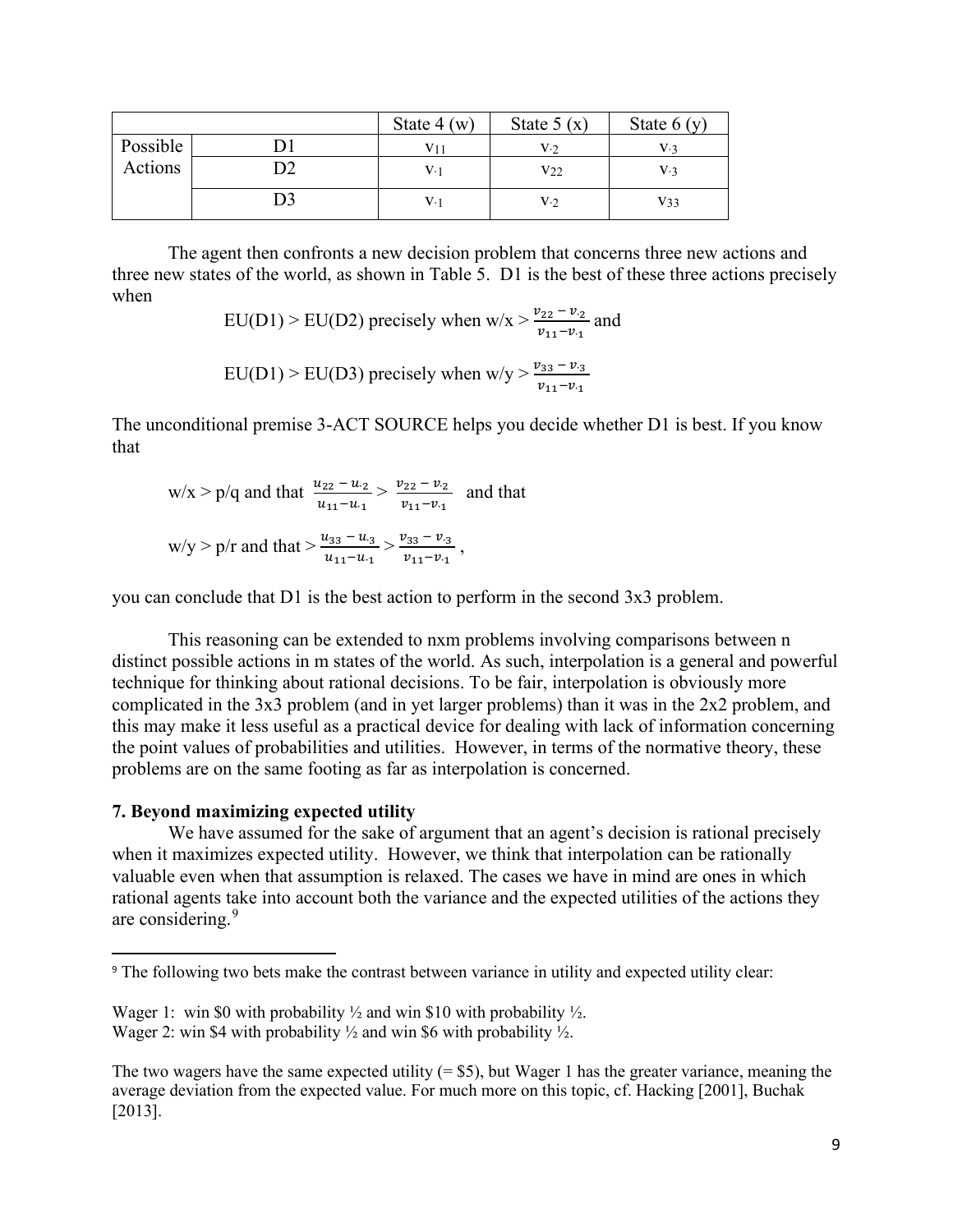

Consider the three actions depicted in the accompanying figure. The rule of maximizing expected utility entails that rational agents should be indifferent in the choice between actions A and B. It is not obvious that this recommendation is correct. Plausibly, it is rationally permissible to choose A over B; reduction in variance can be a tiebreaker. The choice between A and C is more complicated for agents who value variance reduction; here rational agents need to embrace a policy that describes how increasing expected utility should trade off against reducing variance. Here again, it is plausibly rational permissible to adopt a policy that solves this problem. We doubt that there is a uniquely rational policy of this kind, and we take no stand on the question of whether some policies are beyond the pale. Likewise, we leave it open that risk-takers can be rational just like those who are risk averse.

The point of relevance here is that the strategy of interpolation can be rationally valuable both to agents who ruthlessly maximize expected utility and to agents who take both variance and expected utility into account: a rational agent can benefit from interpolating information about an old decision that they think was rational into a new decision problem they face if they care about expected utility alone, or about both variance and expected utility.

### **8. Other interpolation problems: Calibration**

Our protocol for interpolation reasoning involves attention to both cost/benefit ratios and to probabilities. Interestingly, however, there is a special type of interpolation reasoning that is useful in cases in which there is no uncertainty about the state of the world.

One type of case with this structure can arise when new currencies are introduced into extant systems of exchange, leaving consumers unable to interpret price signals as they normally would. Consider, for example, the introduction of the URV (the Unidade Real de Valor, or Unit of Real Value) in Brazil in 1994, as part of a plan to solve the country's longstanding hyperinflation problem. The Brazilian government introduced the URV not by releasing newly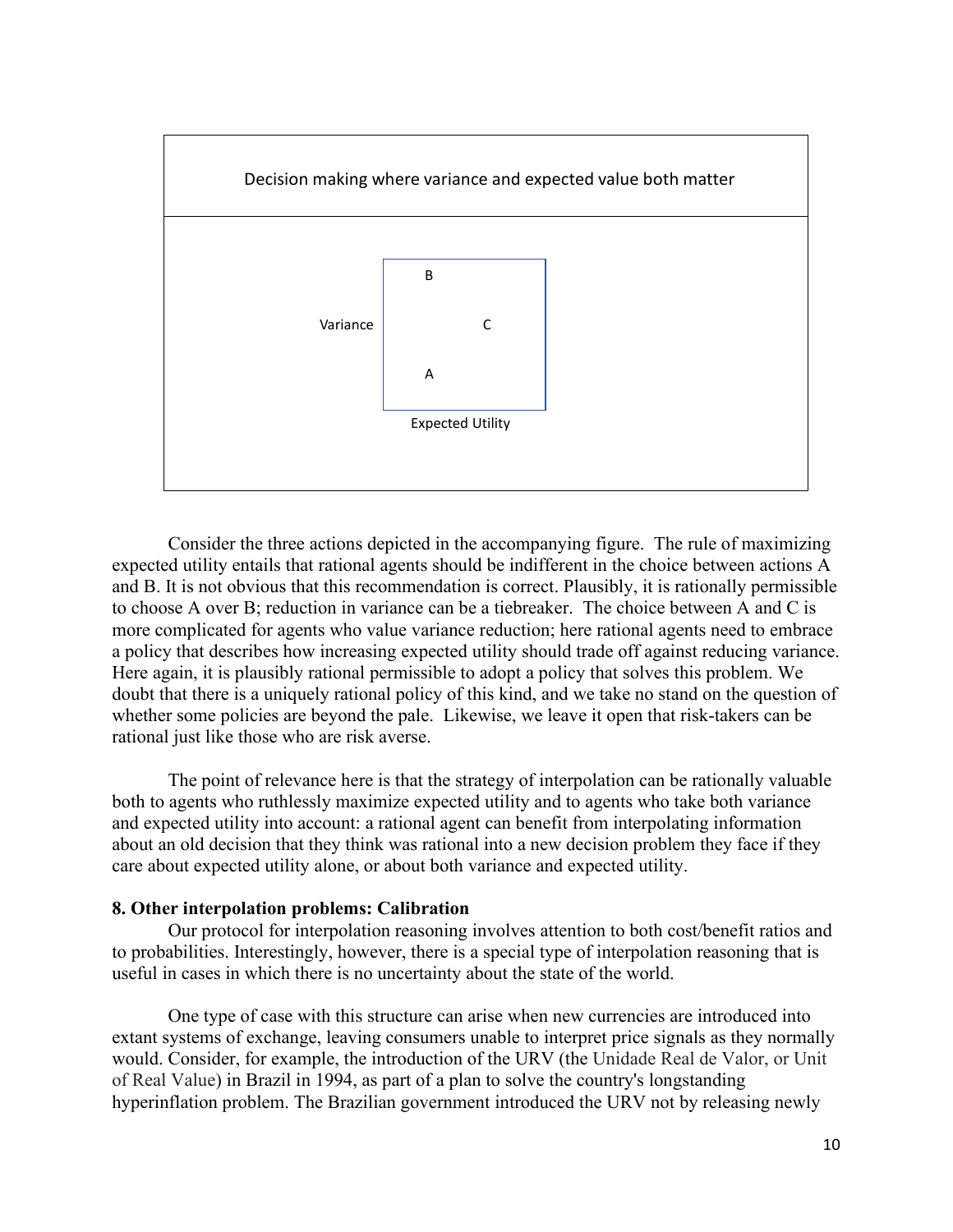denominated bills and coins, but by insisting that incomes, taxes, and prices be described in URV (as well as cruzeiros) across the country.<sup>[10](#page-10-0)</sup>

Suppose you are a Brazilian encountering URV-denominated prices for the first time in a restaurant; suppose further, for the sake of the example, that you don't have access to either the cruzeiro-denominated price list or the day's official cruzeiro-URV conversion rate.<sup>[11](#page-10-1)</sup> You see a sandwich priced at 1 URV. Should you strike the deal? Presumably you should if the benefits exceed the cost. However, given your epistemic situation, it's hard for you to make sense of the cost associated with the transaction proposed. Crucially, your difficulty does not stem from uncertainty about the probabilities of possible outcomes; it comes, rather, from your inability to assess costs in a meaningful way. Even so, you can constrain your decision about this transaction by comparing it to other actual or possible transactions on offer. Perhaps you observe that the neighbouring market offers a quart of milk at 1 URV. You know that the objective benefits of a quart of milk are no greater than those of the contemplated sandwich. (Assume you are otherwise indifferent between the sandwich and the milk, that the cost of travel between restaurant and market is negligible, etc.) Comparing these two offers/possible decisions, you reason that the decision to buy the restaurant's sandwich at 1 URV is rational if the decision to buy the market's milk at 1 URV is rational. Suppose you additionally believe that the market's offer is fair (the proprietor is an old friend who is always generous with customers), hence that deciding to buy its quart of milk at 1 URV is rational. Then you should regard the restaurant's proposed transaction involving the sandwich (whose cost/benefit ratio is equal to that of the proposed transaction in the market you've already deemed rational) as rational as well.

In contrast, suppose you know that the neighbouring hotel asks 1 URV for *two* sandwiches—i.e., the hotel offers twice the benefits available in the restaurant, for the same monetary cost. (Assume you are indifferent between the individual sandwiches, that the costs of travel between restaurant and hotel is negligible, etc.). Comparing the possible decision in the hotel against the proposed transaction in the restaurant, you reason that a decision to buy the restaurant's sandwich at 1 URV is irrational if the decision to buy the hotel's two sandwiches at 1 URV is irrational. Suppose you know that the hotel's prices are always set at irrationally high objective cost/benefit ratios so as to prey on unsuspecting tourists. Then you should regard the proposed transaction at the restaurant (whose cost/benefit ratio is twice that of the proposed transaction at the hotel you've already deemed irrationally high) as irrational as well.

For a popular account of the episode, see

<span id="page-10-0"></span> $10$  The intention was that URV-denominated prices would remain stable (the URV was fixed at 1-1 parity with the US dollar) even as the cruzeiro continued to inflate, that this would make Brazilians accustomed to thinking about prices in URV, and so would prepare them to make use of the new stable currency once it became non-virtual (whereupon it was aptly named the 'Real') on 1 July 1994. See [https://en.wikipedia.org/wiki/Plano\\_Real.](https://en.wikipedia.org/wiki/Plano_Real)

[https://www.npr.org/sections/money/2010/10/01/130267274/the-friday-podcast-how-four-drinking](https://www.npr.org/sections/money/2010/10/01/130267274/the-friday-podcast-how-four-drinking-buddies-saved-brazil)[buddies-saved-brazil.](https://www.npr.org/sections/money/2010/10/01/130267274/the-friday-podcast-how-four-drinking-buddies-saved-brazil)<br><sup>11</sup> Either of these pieces of information could be used to interpolate into the current decision in a different

<span id="page-10-1"></span>way— viz., each would allow you to interpolate information from decisions about actual or possible cruziero-denominated exchanges (which you might more confidently assess as rational or not) into your current decision about the proposed URV-denominated.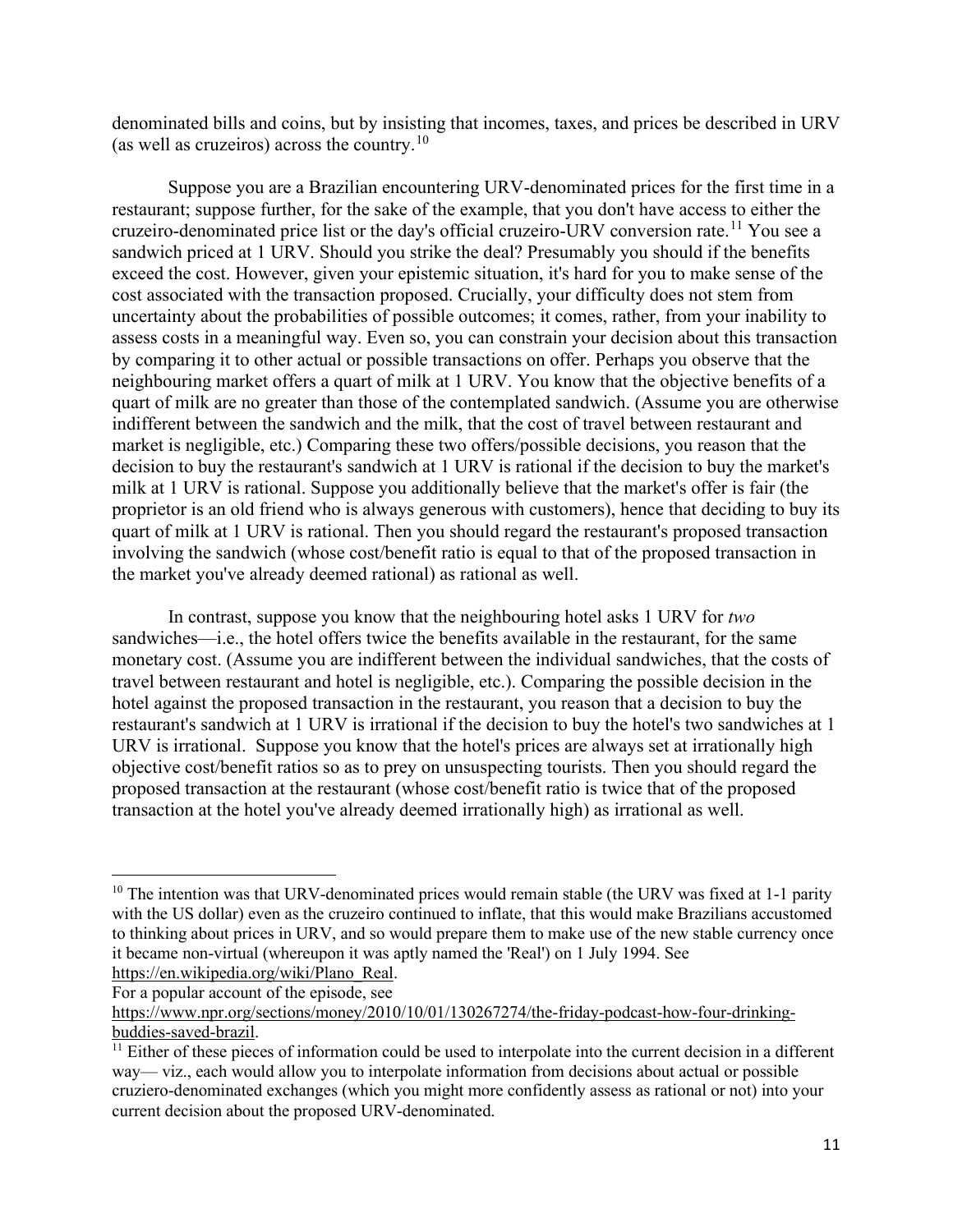Here is a second example involving the use of interpolation for calibration. Suppose you hope to incentivize service in your academic department by distributing points toward teaching relief to faculty in exchange for carrying out various administrative tasks (graduate placement, running the colloquium series, refereeing submissions to the undergraduate journal, etc.). Once again, you face a calibration problem: you must fix how much teaching relief credit is earned by fulfilling each task. Unfortunately, there is no antecedently published conversion rate to rely on. However, you can make headway on your problem by interpolation. Suppose it is a matter of longstanding practice in your department (predating the introduction of the new and more general points system) that the Director of Graduate Studies always earns one course of teaching relief per year. Then you can fix the benefits earned by other service roles by comparison to that unit value. If the role of graduate placement director is (say) one-half as onerous as that of the DGS job, then a decision to assign .5 courses per year of teaching relief to the placement director is rational if the decision to assign 1 course per year of teaching relief to the DGS was rational.

#### **9. Conclusion**

The conditional rule we've used to describe interpolation has more going for it than its intuitive plausibility. It is entailed by a dominance rule that is universally endorsed in theories of how to reason about imprecise probabilities. This rule says that you should choose action X over action Y if on every probability function p consistent with your evidence, the p-expectation of the utility of X is greater than that of Y. This rule licenses interpolation. If you are deciding whether to take drug A and you don't have enough information to form precise probabilities and utilities, but you are able to judge that the probability ratio  $\frac{p}{1-p}$  is greater than the utility ratio  $\frac{c_1}{b_1}$ , this fact translates into a constraint on the set of probability and utility functions that represent your imprecise state of mind. Taking drug A is rational, in this framework, because its expected utility is higher than that of not taking it on every pair of probability and utility functions in this set. That is, taking the drug EU-dominates not taking it. If you then face the decision about whether to take drug B and you judge that  $q > p$  and that  $\frac{c_1}{p}$  $b_1$  $> \frac{c_2}{b}$  $b_2$ , that judgment implies further constraints on the set of functions representing your state of mind; these constraints entail that taking drug B EU-dominates not taking it. In other words, if your judgmental state meets the set of constraints concerning drug A, then taking drug B is rational if your judgmental state meets the second set of constraints as well. In this sense, it is possible to view interpolation reasoning as outlining a way of applying the dominance rule to an interesting class of cases.<sup>[12](#page-11-0)</sup>

Decision theory describes how agents should decide whether to perform a given action if they know the costs, benefits, and probabilities that pertain to that action. However, when agents commit themselves to thinking about some or all of these three considerations as objective quantities, ignorance about some or all of them becomes possible. In that situation, familiar workarounds (dominance reasoning, the minimax rule, etc.) become useful; we suggest that interpolation can be added to this list. Interpolating information from a decision problem that the agent thinks she has already solved rationally into the decision problem at hand provides a rational way forward.

<span id="page-11-0"></span><sup>&</sup>lt;sup>12</sup> We are grateful to Richard Bradley for pointing this out to us.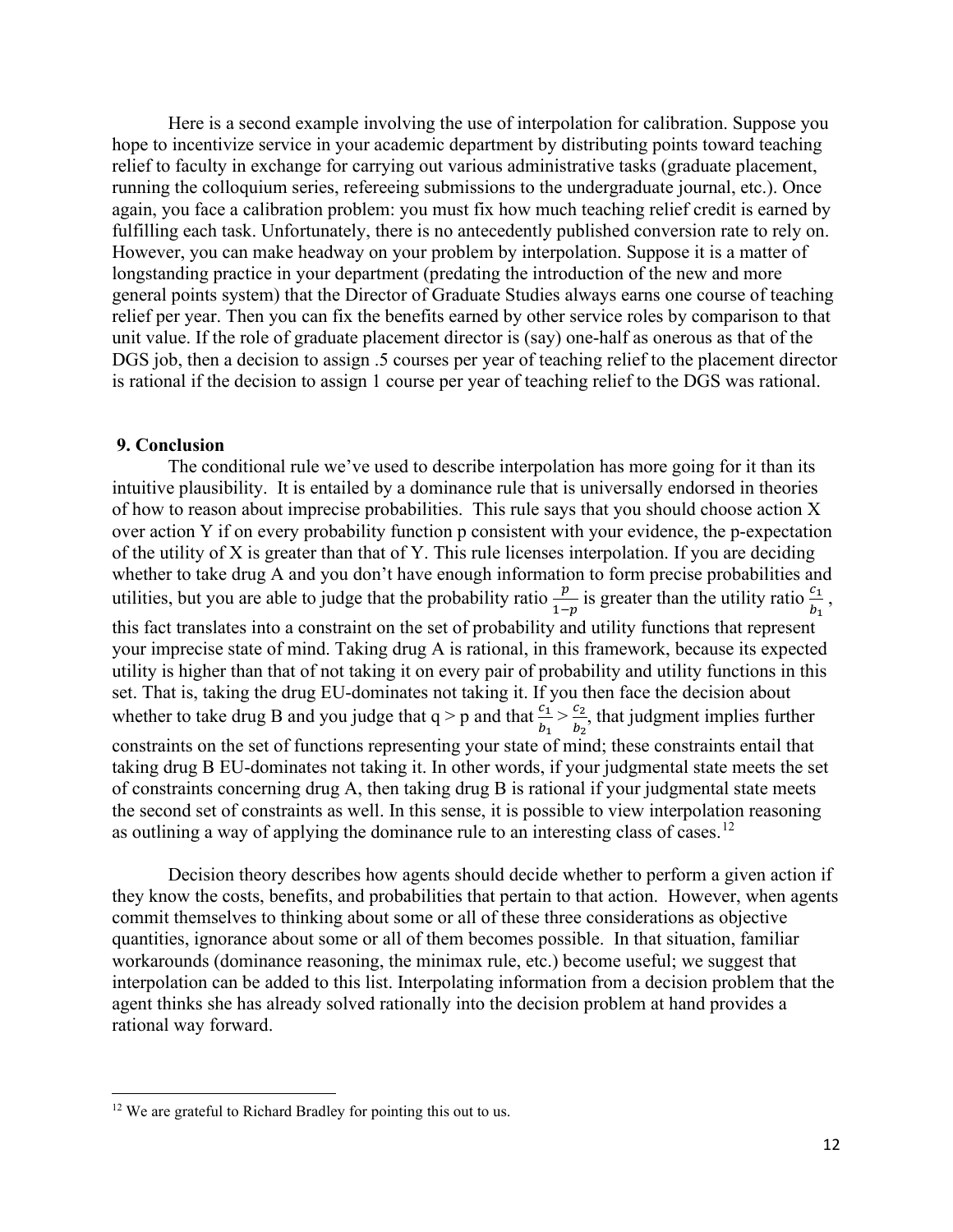**Acknowledgments**: Thanks to Richard Bradley, Jennifer Carr, Branden Fitelson, Liza Perkins-Cohen, and two anonymous referees for this journal for helpful discussion that has improved the paper, and to Reza Ya'ghoubi for calling our attention to Al-Ghazali [1111/1909].

### **References**

Al-Ghazali, Abu Hamid Muhammad 1111/1909. *The Alchemy of Happiness.* translated from the Persian by Claud Field. London: John Murray.

Buchak, Lara 2013. *Risk and Rationality*. Oxford: Oxford University Press.

Gilboa, Itzhak and David Schmeidler 1995. Case-Based Decision Theory, *The Quarterly Journal of Economics*, 110/3: 605-639.

Gilboa, Itzhak and David Schmeidler 2001. *A Theory of Case-Based Decisions*. Cambridge: Cambridge University Press.

Hacking, Ian 2001. *An Introduction to Probability and Inductive Logic*. Cambridge: Cambridge University Press.

McClennen, Edward 1985. Prisoner's Dilemma and Resolute Choice, in *Paradoxes of Rationality and Cooperation: Prisoner's Dilemma and Newcomb's Problem*, eds. Richmond Campbell and Lanning Sowden, Vancouver: University of British Columbia Press: 94–104.

Ramsey, Frank 1931. Truth and Probability, in *The Foundations of Mathematics and Other Logical Essays*, ed. R.B. Braithwaite, London: Kegan Paul, Trench, Trubner, & Co.: 156- 198.

Rubinstein, Ariel 1988. Similarity and Decision-Making Under Risk (Is there a Utility Theory Resolution to the Allais Paradox?), *Journal of Economic Theory* 46: 145-153.

Shafer, Glenn 1987. Savage Revisited, *Statistical Science* 1/4: 463-485.

Urbach, Peter and Colin Howson 1993. *Scientific Reasoning: The Bayesian Approach*. Peru, Illinois: Open Court.

Vassend, Olav, Elliott Sober, and Branden Fitelson 2017. The Philosophical Significance of Stein's Paradox, *European Journal for the Philosophy of Science* 7/3: 411-433.

Weatherson, Brian ms. Decision making with imprecise probabilities, <http://brian.weatherson.org/vdt.pdf>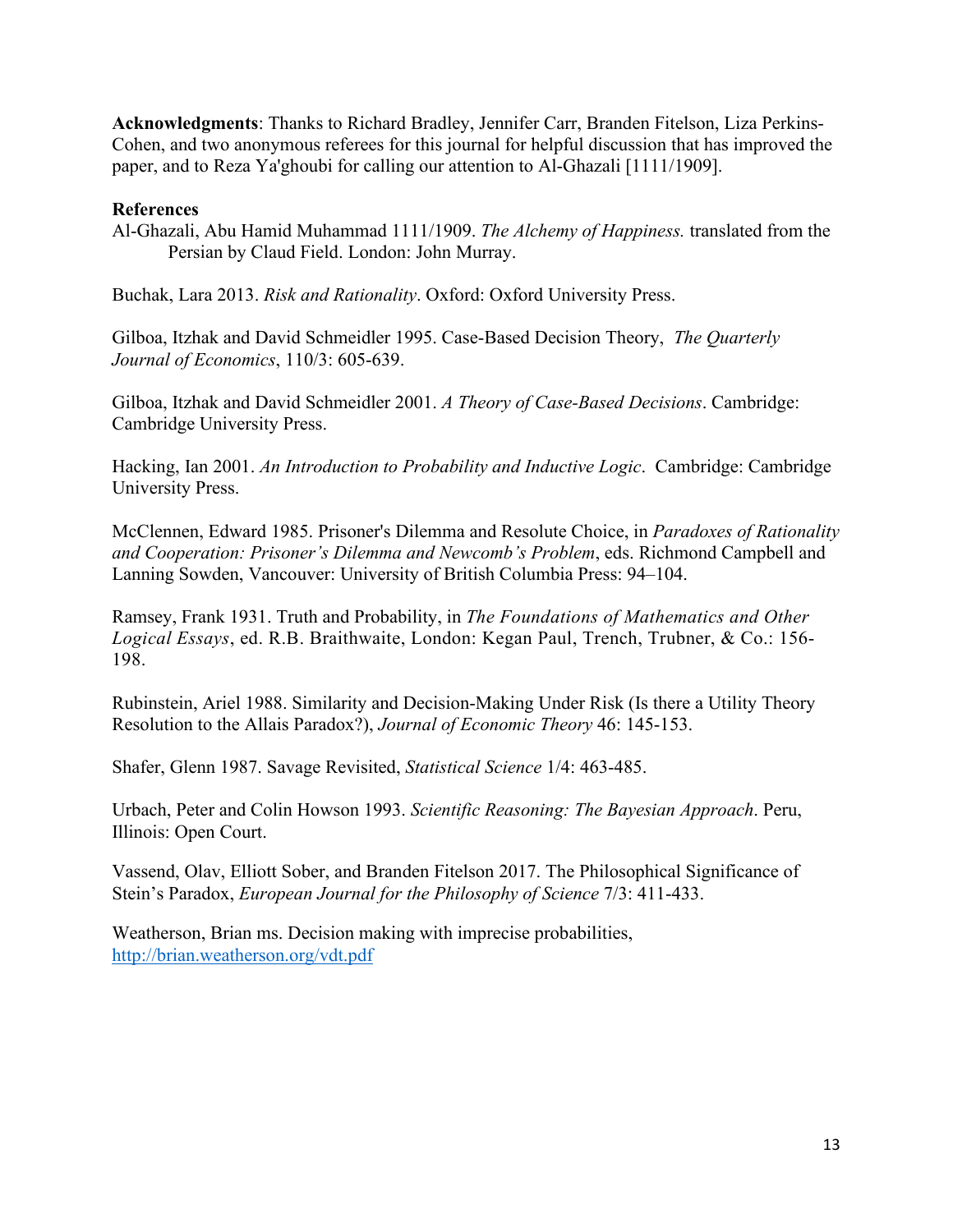**Institutional affiliations**: Department of Philosophy, University of California, San Diego; Department of Philosophy, University of Wisconsin–Madison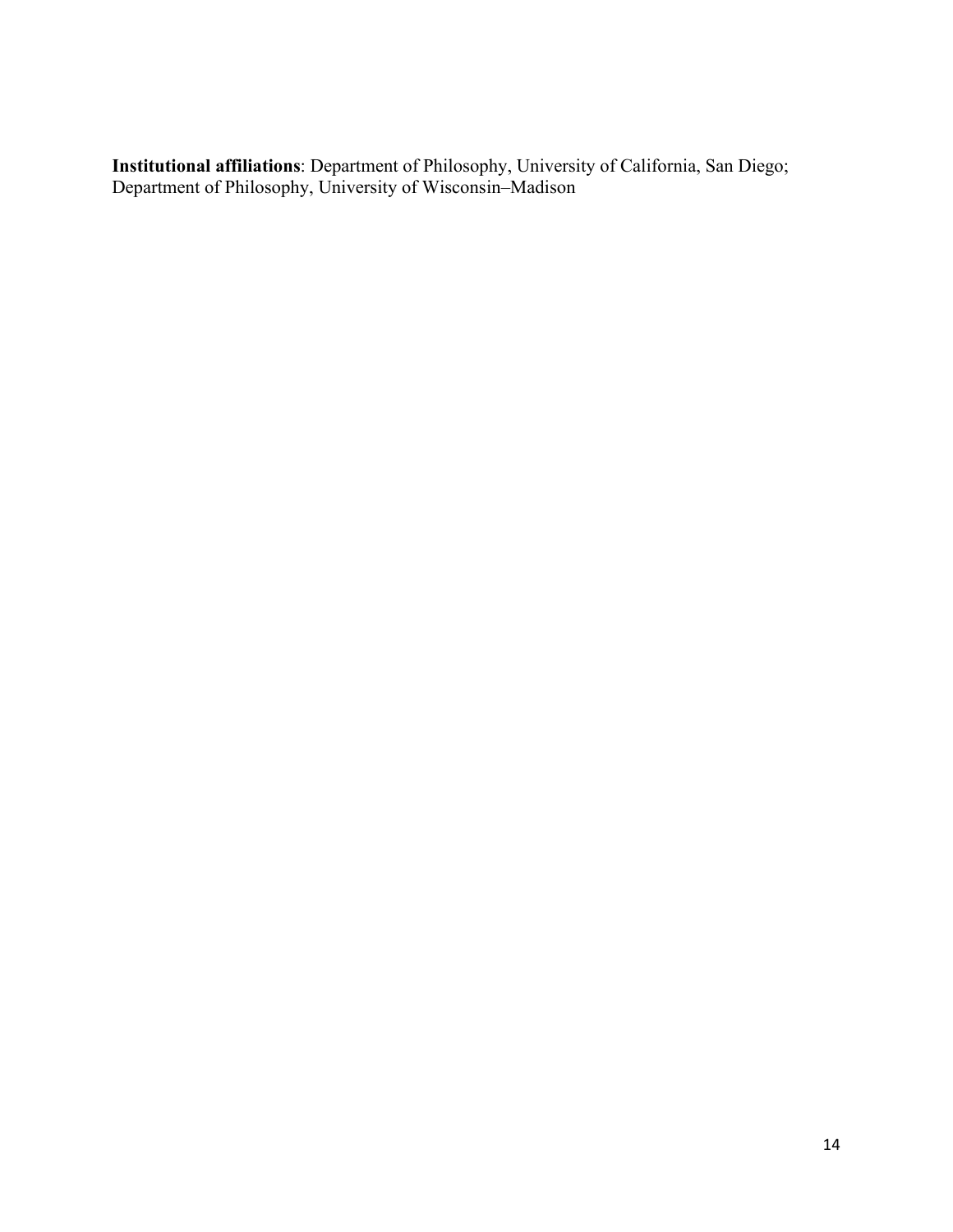## **tables 1-5:**

| Table 1: Deciding whether to take drug A |                              |                           |                            |  |  |
|------------------------------------------|------------------------------|---------------------------|----------------------------|--|--|
|                                          | Possible states of the world |                           |                            |  |  |
|                                          |                              | (and their probabilities) |                            |  |  |
|                                          |                              | Drug A is safe $(p)$      | Drug A is not safe $(1-p)$ |  |  |
| Possible                                 | Take drug A                  | $x+b_1$                   | $X-C1$                     |  |  |
| Actions                                  | Don't take drug A            |                           |                            |  |  |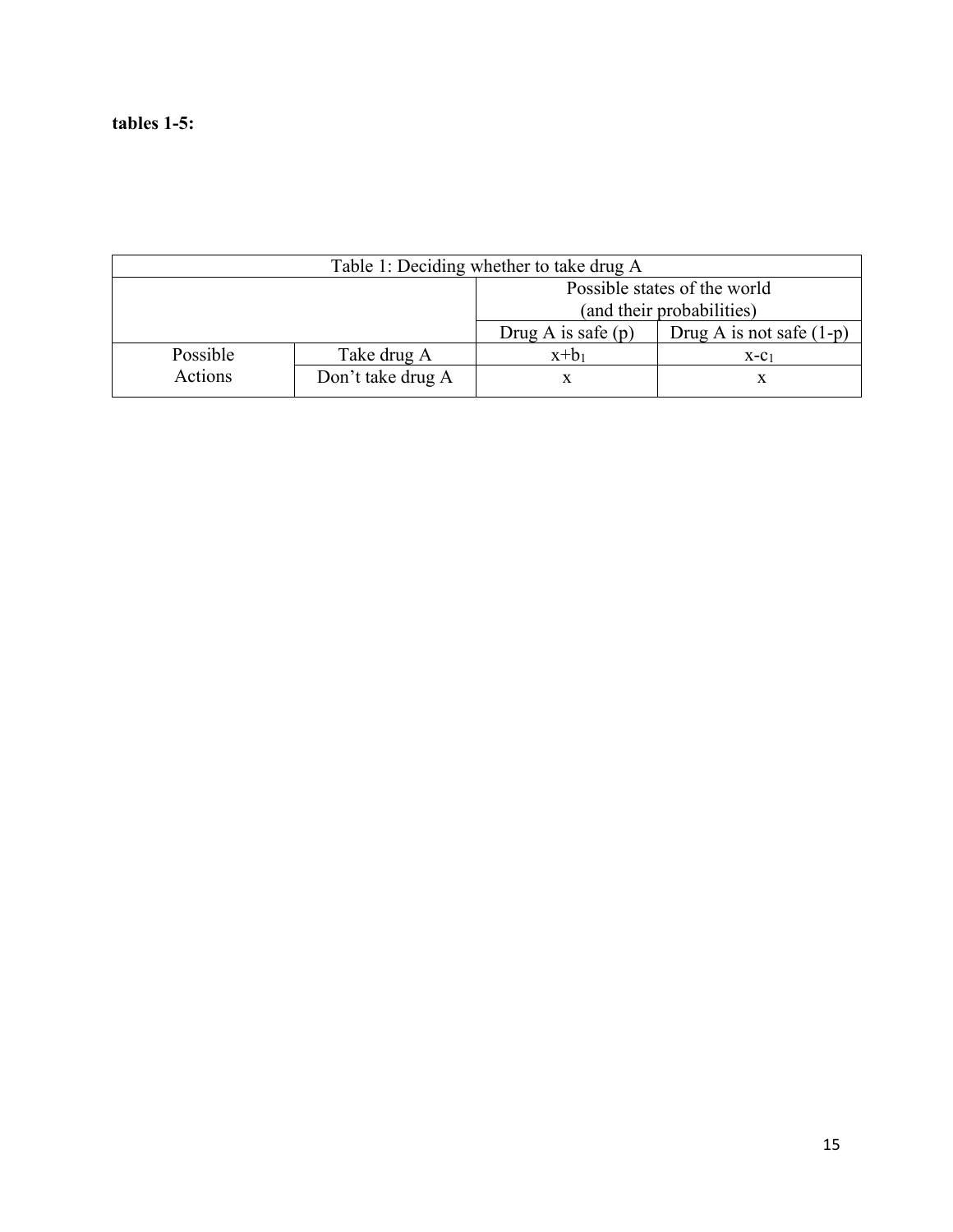| Table 2: Deciding whether to take drug B |                   |                              |                            |  |
|------------------------------------------|-------------------|------------------------------|----------------------------|--|
|                                          |                   | Possible states of the world |                            |  |
|                                          |                   | (and their probabilities)    |                            |  |
|                                          |                   | Drug B is safe $(q)$         | Drug B is not safe $(1-q)$ |  |
| Possible                                 | Take drug B       | $v+b_2$                      | $V-C2$                     |  |
| Actions                                  | Don't take drug B |                              |                            |  |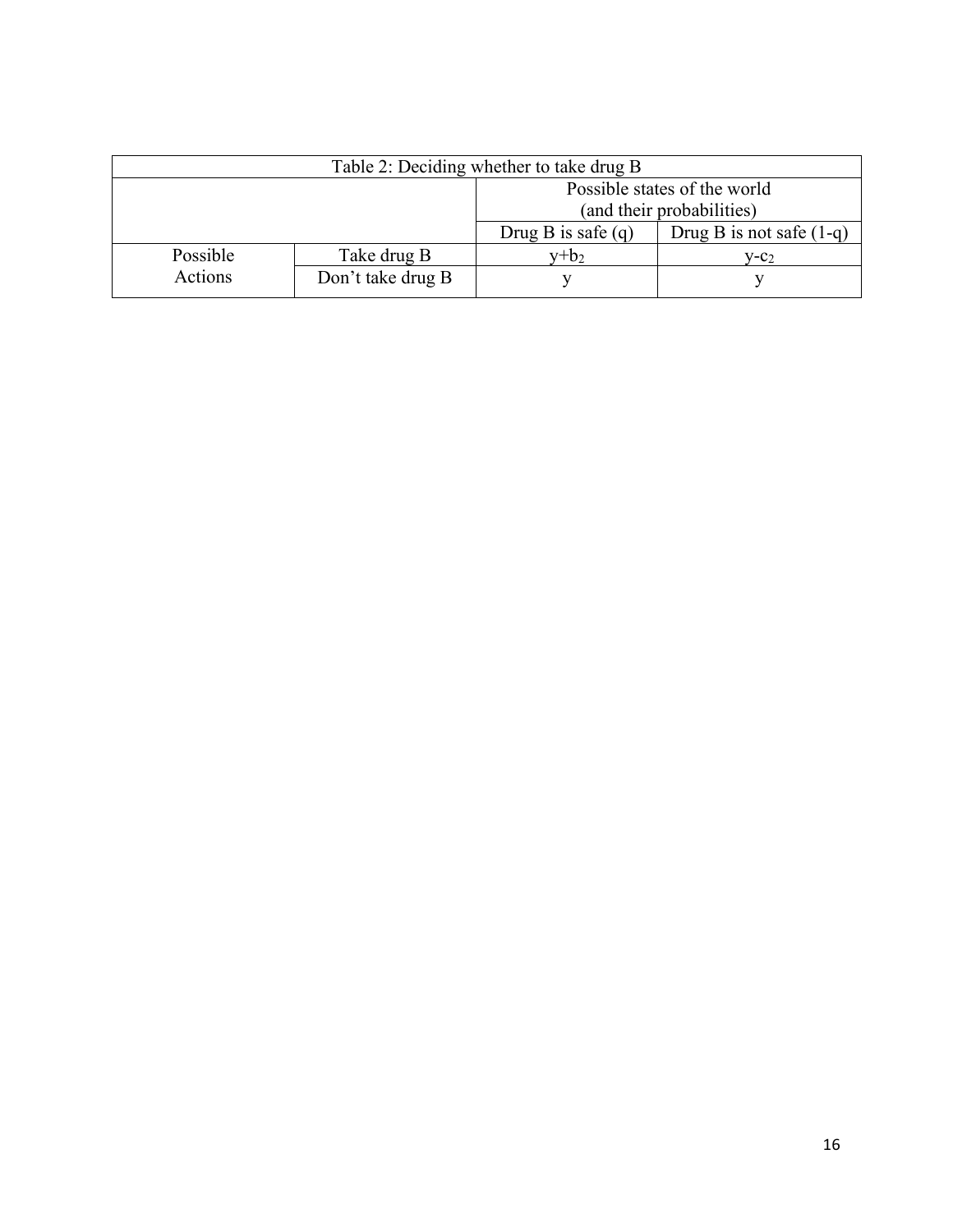| Table 3: Deciding whether to watch movie M |                              |                            |                                  |  |  |
|--------------------------------------------|------------------------------|----------------------------|----------------------------------|--|--|
|                                            | Possible states of the world |                            |                                  |  |  |
|                                            | (and their probabilities)    |                            |                                  |  |  |
|                                            |                              | Movie M is enjoyable $(r)$ | Movie M is not enjoyable $(1-r)$ |  |  |
| Possible                                   | Watch movie M                | $z+b_3$                    | $Z-C3$                           |  |  |
| Actions                                    | Don't watch movie M          |                            |                                  |  |  |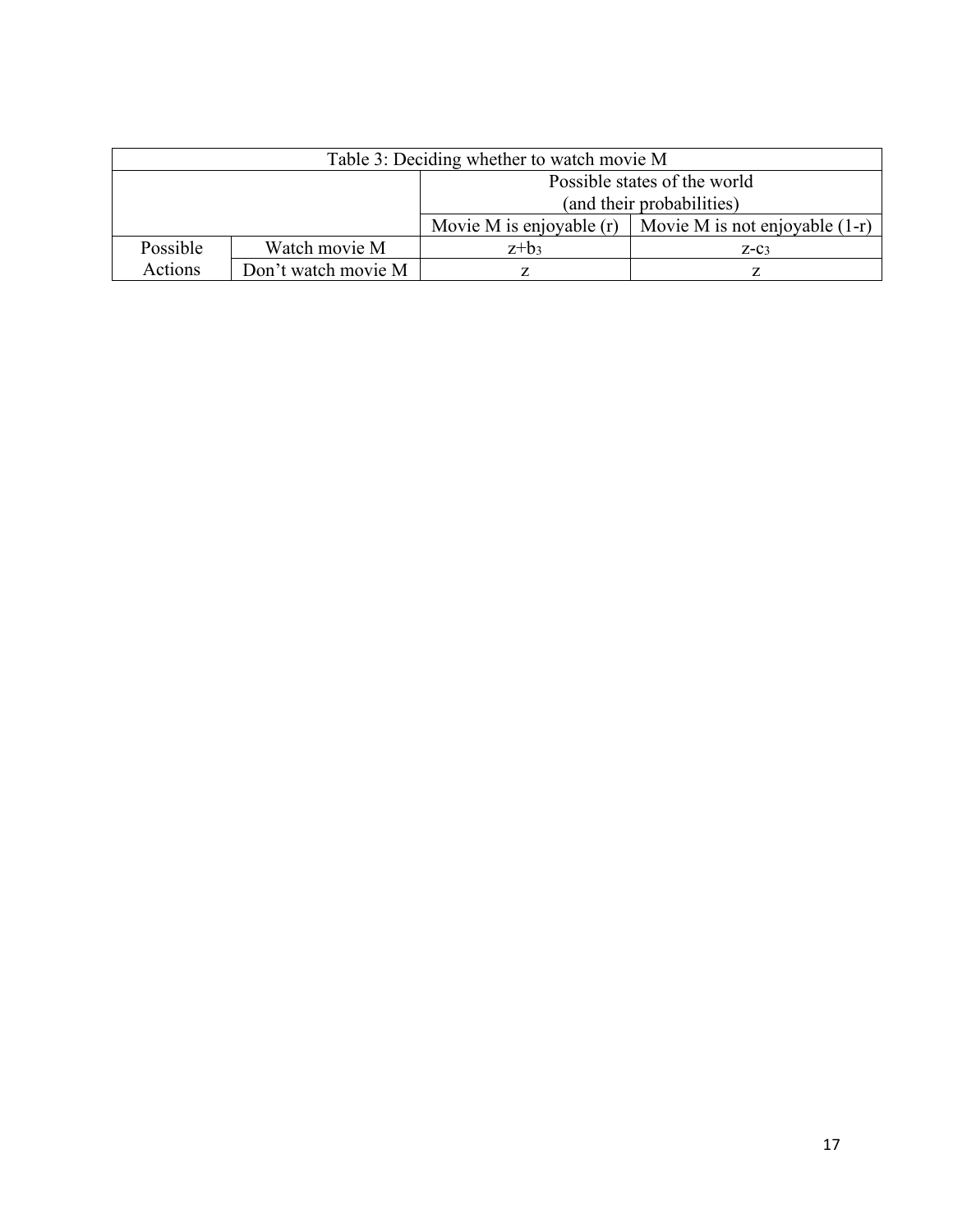| Table 4: a 3x3 decision problem               |                                              |             |          |          |  |
|-----------------------------------------------|----------------------------------------------|-------------|----------|----------|--|
| States of the world (and their probabilities) |                                              |             |          |          |  |
|                                               | State $1(p)$<br>State $2(q)$<br>State $3(r)$ |             |          |          |  |
| Possible                                      | Αl                                           | $u_{11}$    | $u_{2}$  | $u_{3}$  |  |
| Actions                                       | A <sub>2</sub>                               | $u_{-1}$    | $u_{22}$ | $u_{3}$  |  |
|                                               | A <sub>3</sub>                               | $u_{\cdot}$ | $u_{2}$  | $u_{33}$ |  |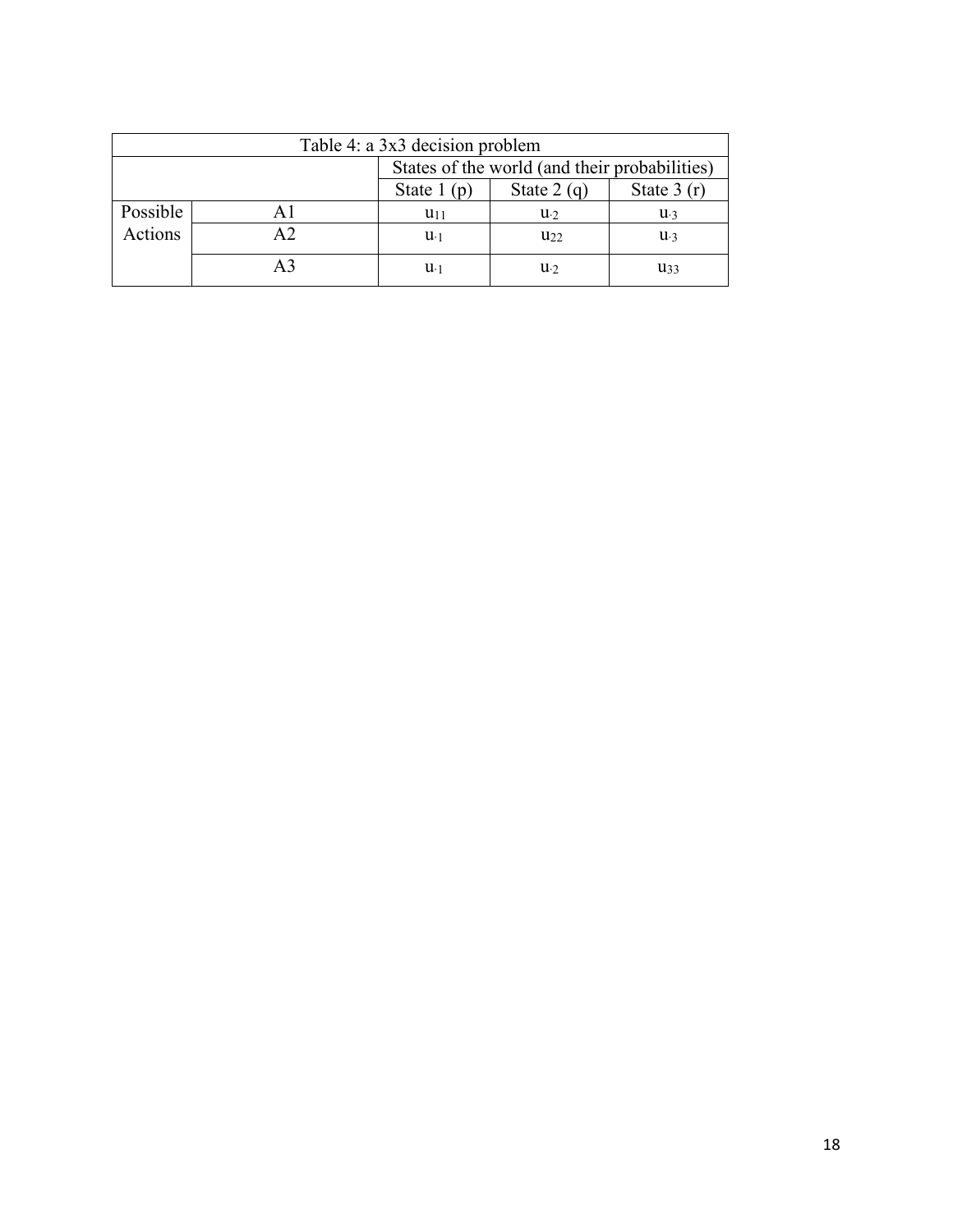| Table 5: a 3x3 decision problem               |                                              |                 |                 |                |  |
|-----------------------------------------------|----------------------------------------------|-----------------|-----------------|----------------|--|
| States of the world (and their probabilities) |                                              |                 |                 |                |  |
|                                               | State $4(w)$<br>State $5(x)$<br>State $6(y)$ |                 |                 |                |  |
| Possible                                      |                                              | V <sub>11</sub> | V·2             | V <sub>3</sub> |  |
| Actions                                       | D2                                           | V·1             | V <sub>22</sub> | V.3            |  |
|                                               | D3                                           | V·1             | V·2             | V33            |  |